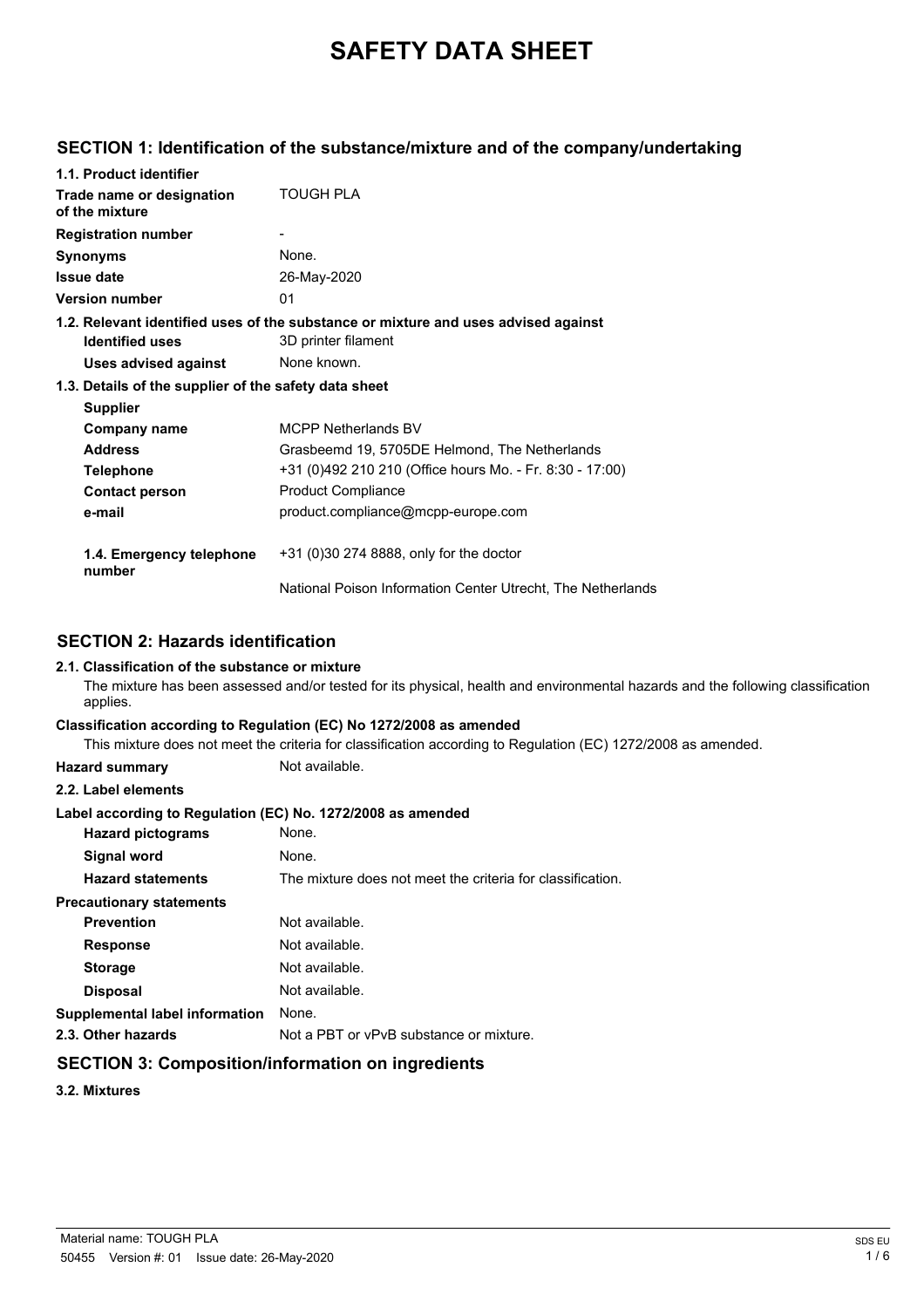| <b>General information</b>                                                            |                                                                                                                                                                                                                                       |
|---------------------------------------------------------------------------------------|---------------------------------------------------------------------------------------------------------------------------------------------------------------------------------------------------------------------------------------|
| <b>Chemical name</b>                                                                  | $\%$<br>CAS-No. / EC No. REACH Registration No.<br>Index No.<br><b>Notes</b>                                                                                                                                                          |
| Polylactic Acid (PLA) resin                                                           | $80 - 90$                                                                                                                                                                                                                             |
| <b>Classification:</b>                                                                |                                                                                                                                                                                                                                       |
| Other components below reportable<br>levels                                           | $10 - 20$                                                                                                                                                                                                                             |
| <b>Composition comments</b>                                                           | The full text for all H-statements is displayed in section 16.                                                                                                                                                                        |
| <b>SECTION 4: First aid measures</b>                                                  |                                                                                                                                                                                                                                       |
| <b>General information</b>                                                            | Ensure that medical personnel are aware of the material(s) involved, and take precautions to<br>protect themselves.                                                                                                                   |
| 4.1. Description of first aid measures                                                |                                                                                                                                                                                                                                       |
| <b>Inhalation</b>                                                                     | Not likely, due to the form of the product. If exposed to excessive levels of dusts or fumes, remove<br>to fresh air and get medical attention if cough or other symptoms develop.                                                    |
| <b>Skin contact</b>                                                                   | If burned by contact with hot material, cool molten material adhering to skin as quickly as possible<br>with water, and see a physician for removal of adhering material and treatment of burn. Do not<br>peel polymer from the skin. |
| Eye contact                                                                           | Not likely, due to the form of the product. If hot product contacts eye, flush with water for at least<br>15 minutes and seek medical attention immediately.                                                                          |
| Ingestion                                                                             | Not likely, due to the form of the product.                                                                                                                                                                                           |
| 4.2. Most important symptoms<br>and effects, both acute and<br>delayed                | Exposure may cause temporary irritation, redness, or discomfort.                                                                                                                                                                      |
| 4.3. Indication of any<br>immediate medical attention<br>and special treatment needed | Treat symptomatically.                                                                                                                                                                                                                |
| <b>SECTION 5: Firefighting measures</b>                                               |                                                                                                                                                                                                                                       |
| <b>General fire hazards</b>                                                           | No unusual fire or explosion hazards noted.                                                                                                                                                                                           |
| 5.1. Extinguishing media                                                              |                                                                                                                                                                                                                                       |
| Suitable extinguishing<br>media                                                       | Water fog. Foam. Dry chemical powder. Carbon dioxide (CO2).                                                                                                                                                                           |
| Unsuitable extinguishing<br>media                                                     | Do not use water jet as an extinguisher, as this will spread the fire.                                                                                                                                                                |
| 5.2. Special hazards arising<br>from the substance or mixture                         | During fire, gases hazardous to health may be formed.                                                                                                                                                                                 |
| 5.3. Advice for firefighters                                                          |                                                                                                                                                                                                                                       |
| <b>Special protective</b><br>equipment for firefighters                               | Self-contained breathing apparatus and full protective clothing must be worn in case of fire.                                                                                                                                         |
| <b>Special fire fighting</b><br>procedures                                            | Move containers from fire area if you can do so without risk.                                                                                                                                                                         |
| <b>Specific methods</b>                                                               | Use standard firefighting procedures and consider the hazards of other involved materials.                                                                                                                                            |
| <b>SECTION 6: Accidental release measures</b>                                         |                                                                                                                                                                                                                                       |
|                                                                                       | 6.1. Personal precautions, protective equipment and emergency procedures                                                                                                                                                              |
| For non-emergency<br>personnel                                                        | Keep unnecessary personnel away. For personal protection, see section 8 of the SDS.                                                                                                                                                   |
| For emergency responders                                                              | Keep unnecessary personnel away. Use personal protection recommended in Section 8 of the<br>SDS.                                                                                                                                      |
| 6.2. Environmental precautions                                                        | Avoid discharge into drains, water courses or onto the ground.                                                                                                                                                                        |
| 6.3. Methods and material for<br>containment and cleaning up                          | Sweep up or vacuum up spillage and collect in suitable container for disposal.<br>For waste disposal, see section 13 of the SDS.                                                                                                      |
| 6.4. Reference to other<br>sections                                                   | For personal protection, see section 8 of the SDS. For waste disposal, see section 13 of the SDS.                                                                                                                                     |
| <b>SECTION 7: Handling and storage</b>                                                |                                                                                                                                                                                                                                       |
| 7.1. Precautions for safe<br>handling                                                 | Observe good industrial hygiene practices.                                                                                                                                                                                            |
| 7.2. Conditions for safe<br>storage, including any<br>incompatibilities               | Store in tightly closed container. Store away from incompatible materials (see Section 10 of the<br>SDS).                                                                                                                             |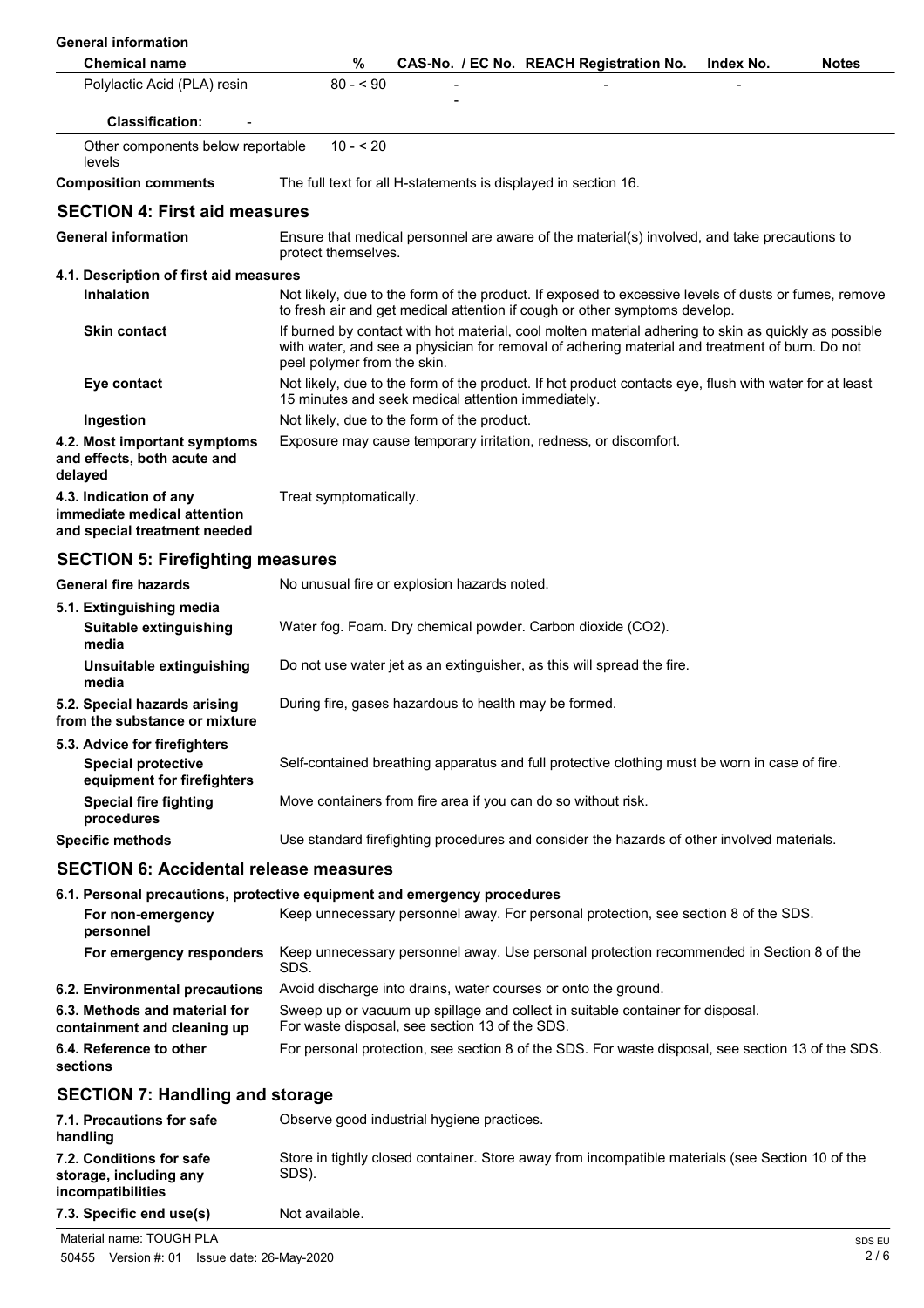## **SECTION 8: Exposure controls/personal protection**

| 8.1. Control parameters                                               |                                                                                                                                                                                                                                                                                                                                                                    |
|-----------------------------------------------------------------------|--------------------------------------------------------------------------------------------------------------------------------------------------------------------------------------------------------------------------------------------------------------------------------------------------------------------------------------------------------------------|
| <b>Occupational exposure limits</b>                                   | No exposure limits noted for ingredient(s).                                                                                                                                                                                                                                                                                                                        |
| <b>Biological limit values</b>                                        | No biological exposure limits noted for the ingredient(s).                                                                                                                                                                                                                                                                                                         |
| <b>Recommended monitoring</b><br>procedures                           | Follow standard monitoring procedures.                                                                                                                                                                                                                                                                                                                             |
| Derived no effect levels<br>(DNELs)                                   | Not available.                                                                                                                                                                                                                                                                                                                                                     |
| <b>Predicted no effect</b><br>concentrations (PNECs)                  | Not available.                                                                                                                                                                                                                                                                                                                                                     |
| 8.2. Exposure controls                                                |                                                                                                                                                                                                                                                                                                                                                                    |
| Appropriate engineering<br>controls                                   | Good general ventilation should be used. Ventilation rates should be matched to conditions. If<br>applicable, use process enclosures, local exhaust ventilation, or other engineering controls to<br>maintain airborne levels below recommended exposure limits. If exposure limits have not been<br>established, maintain airborne levels to an acceptable level. |
| Individual protection measures, such as personal protective equipment |                                                                                                                                                                                                                                                                                                                                                                    |
| <b>General information</b>                                            | Personal protection equipment should be chosen according to the CEN standards and in<br>discussion with the supplier of the personal protective equipment.                                                                                                                                                                                                         |
| <b>Eye/face protection</b>                                            | Wear safety glasses with side shields (or goggles).                                                                                                                                                                                                                                                                                                                |
| <b>Skin protection</b>                                                |                                                                                                                                                                                                                                                                                                                                                                    |
| - Hand protection                                                     | Wear appropriate chemical resistant gloves.                                                                                                                                                                                                                                                                                                                        |
| - Other                                                               | Wear suitable protective clothing.                                                                                                                                                                                                                                                                                                                                 |
| <b>Respiratory protection</b>                                         | In case of insufficient ventilation, wear suitable respiratory equipment.                                                                                                                                                                                                                                                                                          |
| <b>Thermal hazards</b>                                                | Wear appropriate thermal protective clothing, when necessary.                                                                                                                                                                                                                                                                                                      |
| <b>Hygiene measures</b>                                               | Always observe good personal hygiene measures, such as washing after handling the material<br>and before eating, drinking, and/or smoking. Routinely wash work clothing and protective<br>equipment to remove contaminants.                                                                                                                                        |
| <b>Environmental exposure</b><br>controls                             | Good general ventilation should be used. Ventilation rates should be matched to conditions. If<br>applicable, use process enclosures, local exhaust ventilation, or other engineering controls to<br>maintain airborne levels below recommended exposure limits. If exposure limits have not been<br>established, maintain airborne levels to an acceptable level. |

## **SECTION 9: Physical and chemical properties**

### **9.1. Information on basic physical and chemical properties**

### **Appearance**

| <b>Physical state</b>                        | Solid.                                 |
|----------------------------------------------|----------------------------------------|
| Form                                         | filament                               |
| Colour                                       | Color depends on product specification |
| Odour                                        | Slight.                                |
| Odour threshold                              | Not available.                         |
| рH                                           | Not available.                         |
| Melting point/freezing point                 | 150 - 180 °C (302 - 356 °F)            |
| Initial boiling point and boiling<br>range   | Not available.                         |
| <b>Flash point</b>                           | Not available.                         |
| <b>Evaporation rate</b>                      | Not available.                         |
| Flammability (solid, gas)                    | Not available.                         |
| Upper/lower flammability or explosive limits |                                        |
| <b>Flammability limit - lower</b><br>(%)     | Not available.                         |
| <b>Flammability limit - upper</b><br>(%)     | Not available.                         |
| Vapour pressure                              | Not available.                         |
| Vapour density                               | Not available.                         |
| <b>Relative density</b>                      | Not available.                         |
| Solubility(ies)                              |                                        |
| <b>Solubility (water)</b>                    | Insoluble                              |
|                                              |                                        |

Material name: TOUGH PLA SDS EU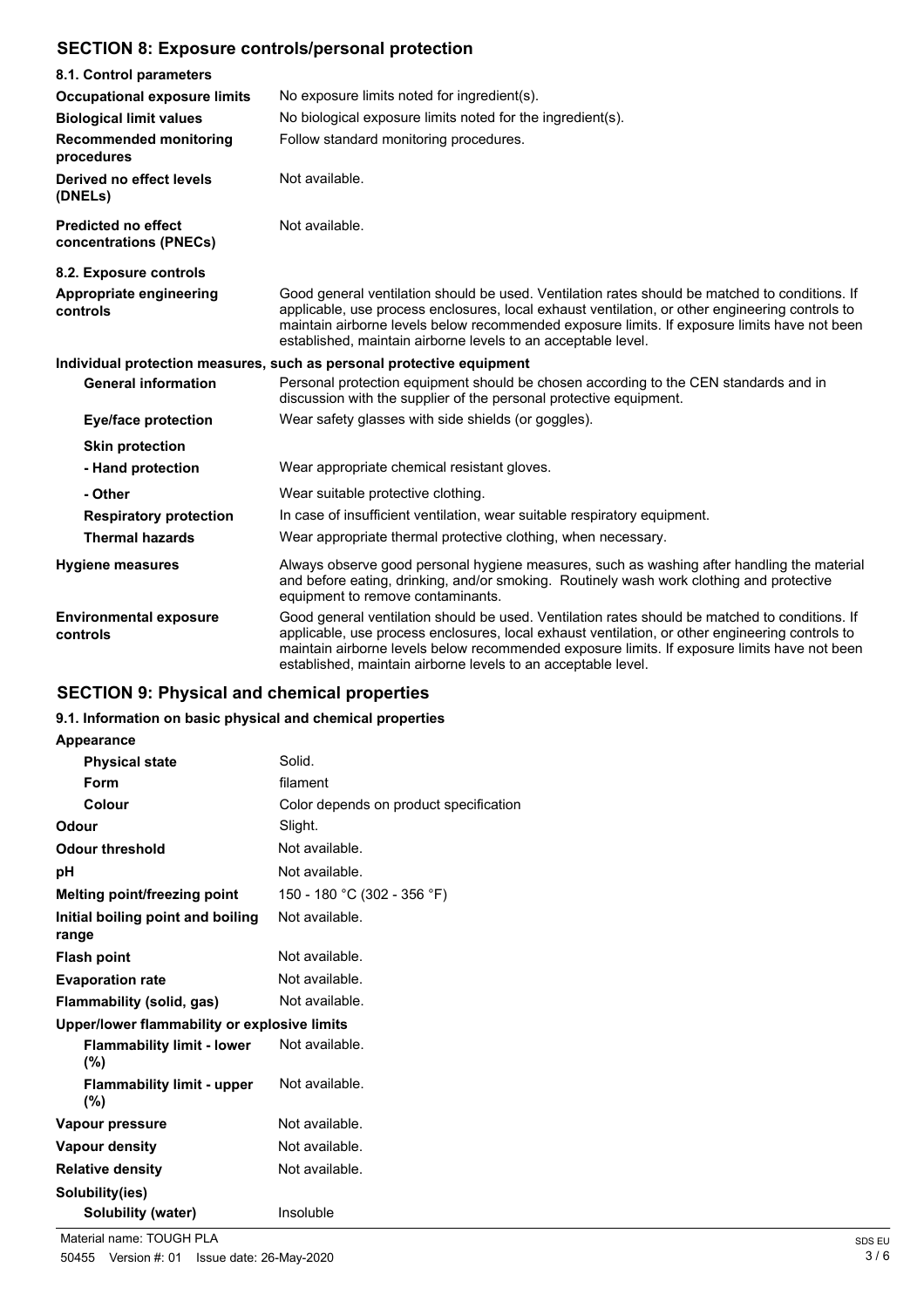| <b>Partition coefficient</b><br>(n-octanol/water) | Not available. |
|---------------------------------------------------|----------------|
| <b>Auto-ignition temperature</b>                  | Not available. |
| Decomposition temperature                         | Not available. |
| <b>Viscosity</b>                                  | Not available. |
| <b>Explosive properties</b>                       | Not explosive. |
| <b>Oxidising properties</b>                       | Not oxidising. |
| 9.2. Other information                            |                |
| <b>Density</b>                                    | $1.10 - 1.30$  |
| <b>SECTION 10: Stability and reactivity</b>       |                |

## **10.1. Reactivity** The product is stable and non-reactive under normal conditions of use, storage and transport. **10.2. Chemical stability** Material is stable under normal conditions. 10.3. Possibility of hazardous No dangerous reaction known under conditions of normal use. **reactions 10.4. Conditions to avoid** Contact with incompatible materials. **10.5. Incompatible materials** Strong oxidising agents. **10.6. Hazardous Interest and/or toxic fumes and gases may be emitted upon the products decomposition. decomposition products**

### **SECTION 11: Toxicological information**

**General information** Occupational exposure to the substance or mixture may cause adverse effects. **Information on likely routes of exposure Inhalation** Based on available data, the classification criteria are not met. **Skin contact** Based on available data, the classification criteria are not met. **Eye contact** Based on available data, the classification criteria are not met. **Ingestion** May cause discomfort if swallowed. However, ingestion is not likely to be a primary route of occupational exposure. **Symptoms** Exposure may cause temporary irritation, redness, or discomfort. **11.1. Information on toxicological effects Acute toxicity** Not known. **Skin corrosion/irritation** Based on available data, the classification criteria are not met. **Serious eye damage/eye** Based on available data, the classification criteria are not met. **irritation Respiratory sensitisation** Based on available data, the classification criteria are not met. **Skin sensitisation** Based on available data, the classification criteria are not met. **Germ cell mutagenicity** Based on available data, the classification criteria are not met. **Carcinogenicity** Based on available data, the classification criteria are not met. **Hungary. 26/2000 EüM Ordinance on protection against and preventing risk relating to exposure to carcinogens at work (as amended)** Not listed. **Reproductive toxicity** Based on available data, the classification criteria are not met. **Specific target organ toxicity single exposure** Based on available data, the classification criteria are not met. **Specific target organ toxicity repeated exposure** Based on available data, the classification criteria are not met. **Aspiration hazard** Based on available data, the classification criteria are not met. **Mixture versus substance** No information available. **information Other information** This product has no known adverse effect on human health. **SECTION 12: Ecological information 12.1. Toxicity** The product is not classified as environmentally hazardous. However, this does not exclude the possibility that large or frequent spills can have a harmful or damaging effect on the environment. **12.2. Persistence and** No data is available on the degradability of any ingredients in the mixture.

## **degradability 12.3. Bioaccumulative potential**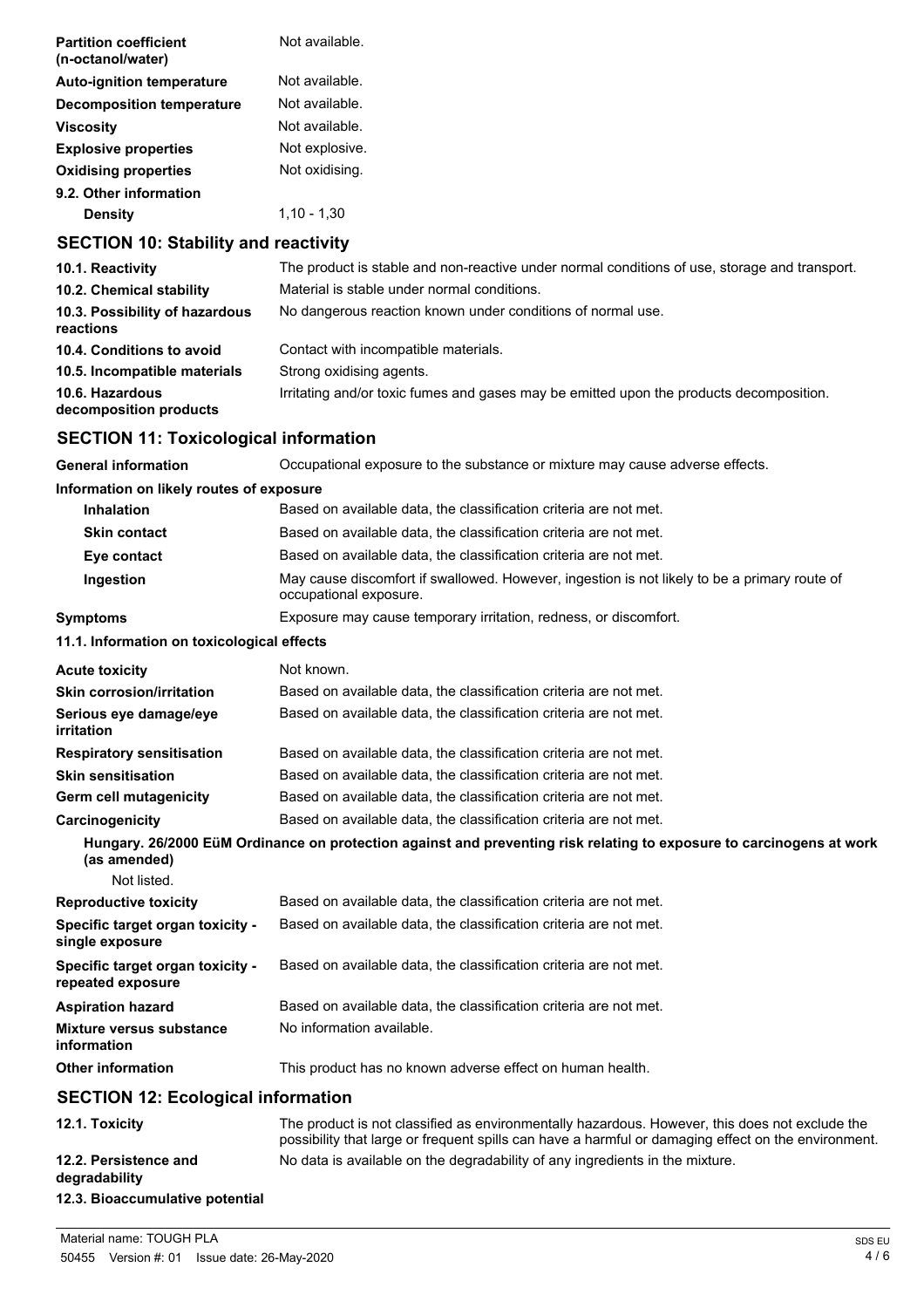| <b>Partition coefficient</b><br>n-octanol/water (log Kow) | Not available.                                                                                                                                                                             |
|-----------------------------------------------------------|--------------------------------------------------------------------------------------------------------------------------------------------------------------------------------------------|
| <b>Bioconcentration factor (BCF)</b>                      | Not available.                                                                                                                                                                             |
| 12.4. Mobility in soil                                    | No data available.                                                                                                                                                                         |
| 12.5. Results of PBT and vPvB<br>assessment               | Not a PBT or vPvB substance or mixture.                                                                                                                                                    |
| 12.6. Other adverse effects                               | No other adverse environmental effects (e.g. ozone depletion, photochemical ozone creation<br>potential, endocrine disruption, global warming potential) are expected from this component. |

### **SECTION 13: Disposal considerations**

| 13.1. Waste treatment methods |                                                                                                                   |
|-------------------------------|-------------------------------------------------------------------------------------------------------------------|
| <b>Residual waste</b>         | Dispose of in accordance with local regulations.                                                                  |
| Contaminated packaging        | Empty containers should be taken to an approved waste handling site for recycling or disposal.                    |
| EU waste code                 | The Waste code should be assigned in discussion between the user, the producer and the waste<br>disposal company. |
| Disposal methods/information  | Collect and reclaim or dispose in sealed containers at licensed waste disposal site.                              |
| <b>Special precautions</b>    | Dispose in accordance with all applicable regulations.                                                            |

## **SECTION 14: Transport information**

### **ADR**

14.1. - 14.6.: Not regulated as dangerous goods.

### **RID**

14.1. - 14.6.: Not regulated as dangerous goods.

### **ADN**

14.1. - 14.6.: Not regulated as dangerous goods.

## **IATA**

14.1. - 14.6.: Not regulated as dangerous goods.

### **IMDG**

14.1. - 14.6.: Not regulated as dangerous goods.

**14.7. Transport in bulk** Not applicable. **according to Annex II of MARPOL 73/78 and the IBC Code**

### **SECTION 15: Regulatory information**

**15.1. Safety, health and environmental regulations/legislation specific for the substance or mixture**

### **EU regulations**

**Regulation (EC) No. 1005/2009 on substances that deplete the ozone layer, Annex I and II, as amended** Not listed.

**Regulation (EC) No. 850/2004 On persistent organic pollutants, Annex I as amended** Not listed.

**Regulation (EU) No. 649/2012 concerning the export and import of dangerous chemicals, Annex I, Part 1 as amended** Not listed.

**Regulation (EU) No. 649/2012 concerning the export and import of dangerous chemicals, Annex I, Part 2 as amended** Not listed.

**Regulation (EU) No. 649/2012 concerning the export and import of dangerous chemicals, Annex I, Part 3 as amended** Not listed.

**Regulation (EU) No. 649/2012 concerning the export and import of dangerous chemicals, Annex V as amended** Not listed.

**Regulation (EC) No. 166/2006 Annex II Pollutant Release and Transfer Registry, as amended** Not listed.

**Regulation (EC) No. 1907/2006, REACH Article 59(10) Candidate List as currently published by ECHA** Not listed.

### **Authorisations**

**Regulation (EC) No. 1907/2006, REACH Annex XIV Substances subject to authorization, as amended** Not listed.

### **Restrictions on use**

**Regulation (EC) No. 1907/2006, REACH Annex XVII Substances subject to restriction on marketing and use as amended** Not listed.